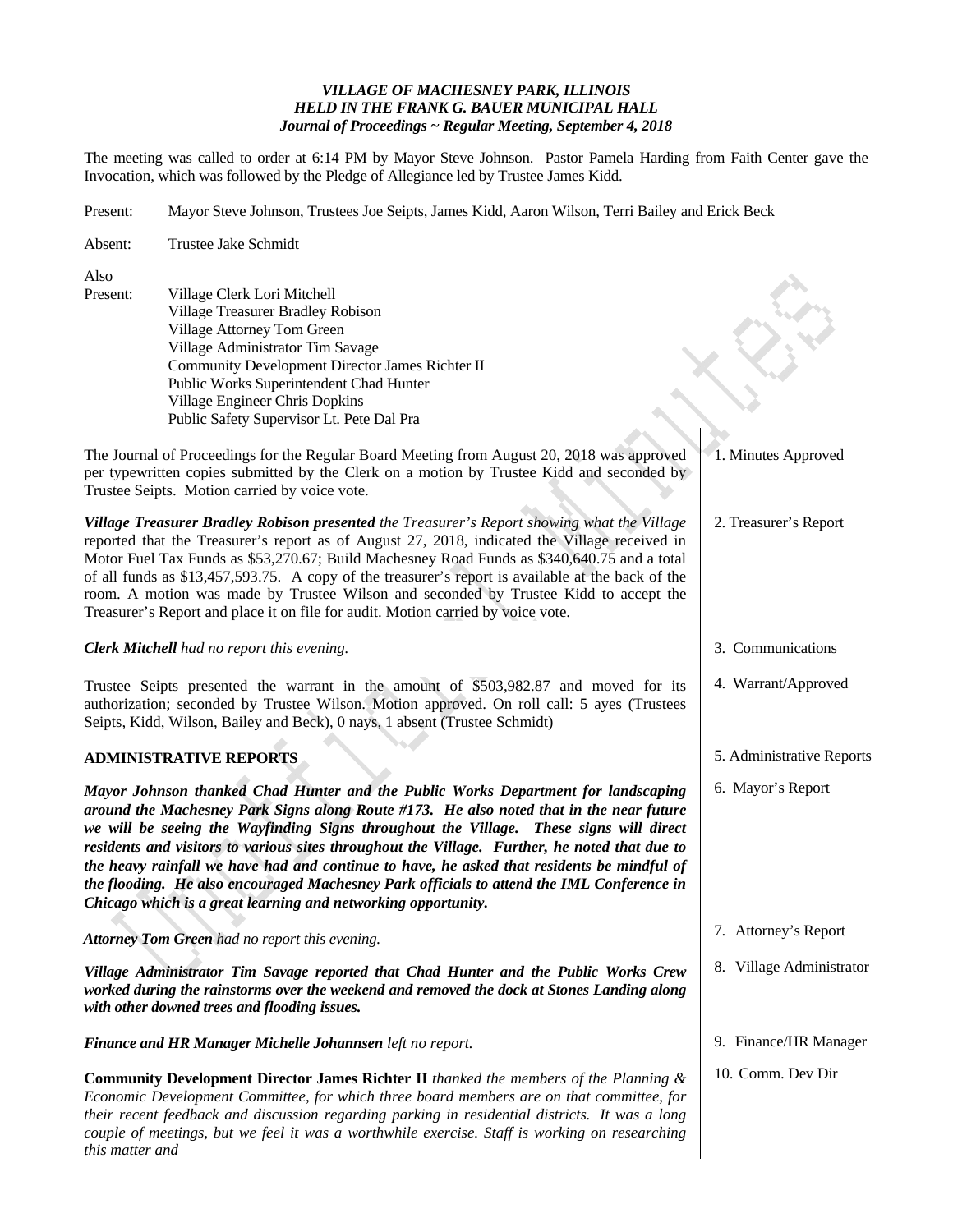*Journal of Proceedings September 4, 2018 Page Two* 

*are drafting amendments to reflect the discussion and direction that was provided. This may end up being a winter project for us, but he just wanted you all to know that staff is working on it.* 

*Target's renovation project is complete and the Village is pleased with how it looks. Target made a \$6M investment in Machesney Park and that is deserving of acknowledgement. The Village and the Rockford Mass Transit District are working with Target to install a bus shelter out front of the store. Currently, the RMTD makes daily stops at Target and the RMTD obtained a grant to install a new shelter and the Village facilitated discussions with Target to find a location and design that suits Target's exterior rebranding. They're hoping to have the shelter installed this year.* 

**Public Works Superintendent Chad Hunter** *had no report this evening.* 

**Village Engineer Chris Dopkins reported** *on ongoing projects in the Village. The Pavement Maintenance Program is complete with just some restoration left to be done. The schedule for Quantum Court was supposed to begin this week, but due to the rain, it has been delayed. Earthmoving operations need to be done, but the ground must dry out a little before that can begin. Scott Lane Improvements, Nicor did their work out there at the intersection of Cadet and Juniper; they are finishing up at Scott and Juniper so the contractor can finish up the work on that project. He thinks that by the next meeting, there will no longer be flooding on Juniper or Cadet Roads.* 

**Public Safety Supervisor, Lt. Pete Dal Pra** reported that during the month of August, the Sheriff's Police in Machesney Park made 836 community contacts, 422 traffic stops, where they issued 341 traffic citations of which eight were for DUI's. In addition they located and tagged 32 inoperable vehicles during the last month.

# **COMMITTEE AND TRUSTEE REPORTS**

*District #1 Trustee Seipts, Administration and Finance Committee Chairman reported the A&F Committee met this evening and recommended approval for one ordinance that will go to September 17 Board Meeting and three resolutions that are on tonight's agenda for approval. Also approved the terms of sale for 1017 Harlem Road to North Park Fire Protection District. This will go to the September 17 Board Meeting. Further, he thanked Chad Hunter and the Public Works Department for taking care of an elderly resident last week.* 

*District #2 Trustee Schmidt, Public Improvement and Safety Chairman left no report this evening.*  16. District #2 Report

*District #3 Trustee Kidd, Public Improvement and Safety Vice-Chairman, had no report this evening.* 

*District #4 Trustee Wilson, Administrative and Finance Vice-Chairman, had no report this evening.* 

*District #5 Trustee Bailey, Planning and Economic Development Chairperson, reported the PED Committee met this evening and considered five ordinances that will go to the September 17 Board Meeting with positive recommendations.* 

*District #6 Trustee Beck, Planning and Economic Development Vice-Chairman, had no report this evening.*  20. District #6 Report

#### 11. Pub Works Supt

#### 12.Village Engineer

# 14. Committee Reports

13. Pub Safety Supervisor

# 15. District #1 Report

- 
- 17. District #3 Report
- 18. District #4 Report
- 19. District #5 Report
-